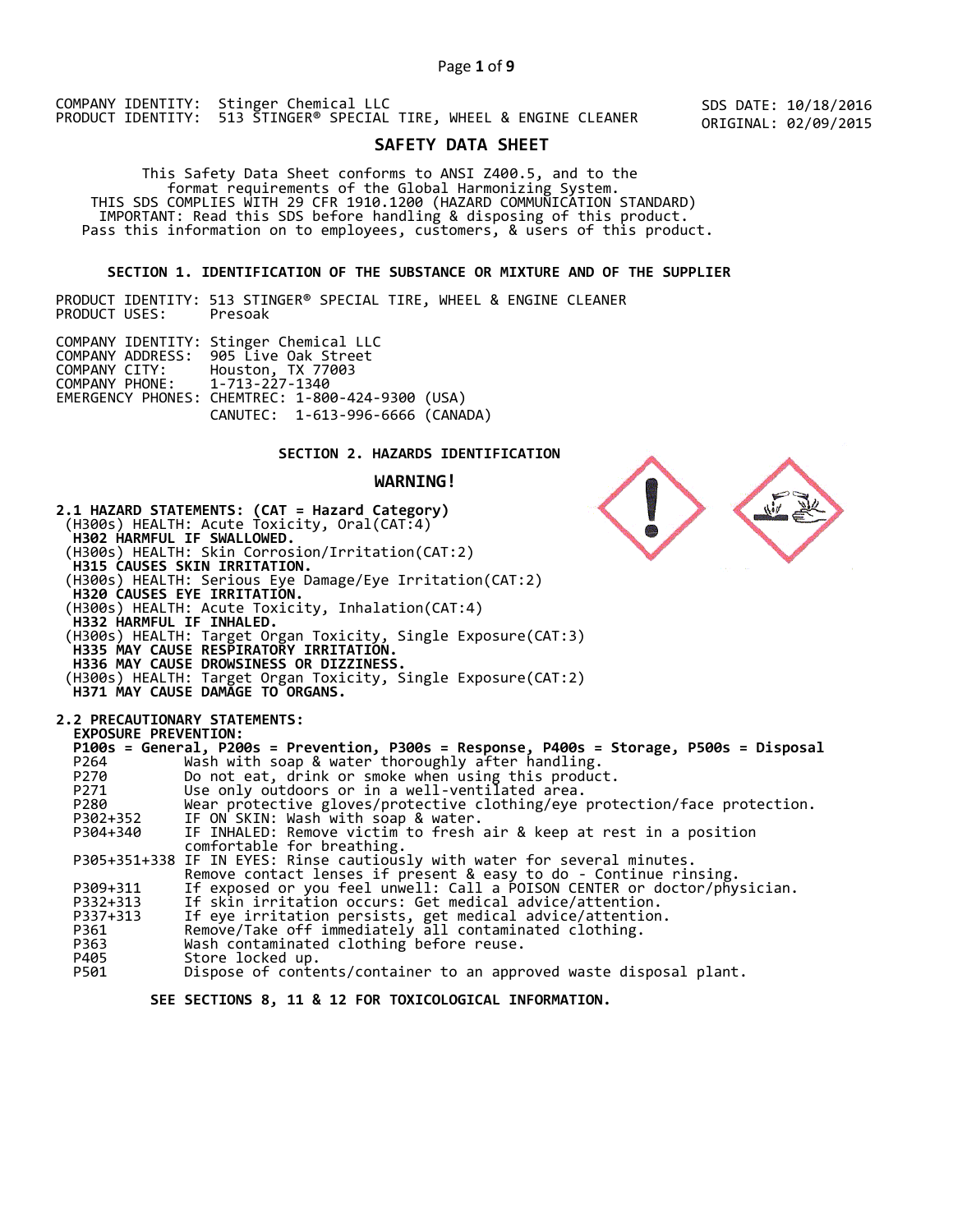SDS DATE: 10/18/2016 ORIGINAL: 02/09/2015

### **SECTION 3. COMPOSITION/INFORMATION ON INGREDIENTS**

| <b>MATERIAL</b>                  | CAS#           | <b>EINECS#</b>           | WT %      |
|----------------------------------|----------------|--------------------------|-----------|
| Water                            | 7732-18-5      | $231 - 791 - 2$          | 70-80     |
| Cocoamidopropyl Betaine          | 61789-40-0     |                          | $10 - 20$ |
| Dipropylene Glycol               | 25265-71-8     | 246-770-3                | 0-10      |
| C9-11 Alcohols, Ethoxylated      | 68439-46-3     | $\overline{\phantom{0}}$ | $0 - 5$   |
| Sodium Metasilicate Pentahydrate | 6834-92-0      |                          | $0 - 5$   |
| Amphoteric Surfactant            | Confidential   |                          | $0 - 5$   |
| Ethylenediaminetetraacetic Acid  | 60-00-4        |                          | $0 - 1$   |
| 2-Butoxyethanol                  | $111 - 76 - 2$ | $203 - 905 - 0$          | $0 - 1$   |

The specific chemical component identities and/or the exact component percentages of this material may be withheld as trade secrets. This information is made available to health professionals, employees, and designated representatives in accordance with the applicable provisions of 29 CFR 1910.1200̄ (I)(1).  $\overline{\phantom{a}}$ 

TRACE COMPONENTS: Trace ingredients (if any) are present in < 1% concentration, (< 0.1% for potential carcinogens, reproductive toxins, respiratory tract mutagens, and sensitizers). None of the trace ingredients contribute significant additional hazards at the concentrations that may be present in this product. All pertinent hazard information has been provided in this document, per the requirements of the Federal Occupational Safety and Health Administration Standard (29 CFR 1910.1200), U.S. State equivalents, and Canadian Hazardous Materials Identification System Standard (CPR 4).

# **SECTION 4. FIRST AID MEASURES**

4.1 MOST IMPORTANT SYMPTOMS/EFFECTS, ACUTE & CHRONIC: See Section 11 for symptoms/effects, acute & chronic.

4.2 GENERAL ADVICE: First Aid responders should pay attention to self-protection and use the recommended protective clothing (chemical resistant gloves, splash protection). If potential for exposure exists, refer to Section 8 for specific personal protective equipment.

4.3 EYE CONTACT:

 If this product enters the eyes, check for and remove any contact lenses. Open eyes while under gently running water. Use sufficient force to open eyelids. "Roll" eyes to expose more surface. <u>Minimum</u> flushing is for 15 minutes. Seek immediate medical attention.

4.4 SKIN CONTACT:

 If the product contaminates the skin, immediately begin decontamination with running water. <u>Minimum</u> flushing is for 15 minutes. Remove contaminated clothing, taking care not to contaminate eyes. If skin becomes irritated and irritation persists, medical attention may be necessary. Wash contaminated clothing before reuse, discard contaminated shoes.

4.5 INHALATION:

 After high vapor exposure, remove to fresh air. If breathing is difficult, give oxygen. If breathing has stopped, trained personnel should immediately begin artificial respiration. If the heart has stopped, trained personnel should immediately begin cardiopulmonary resuscitation (CPR). Seek immediate medical attention.

4.6 SWALLOWING:

 If swallowed, CALL PHYSICIAN OR POISON CONTROL CENTER FOR MOST CURRENT INFORMATION. If professional advice is not available, give two glasses of water to drink. DO NOT INDUCE VOMITING. Never induce vomiting or give liquids to someone who is unconscious, having convulsions, or unable to swallow. Seek immediate medical attention.

- 4.7 RESCUERS: Victims of chemical exposure must be taken for medical attention. Rescuers should be taken for medical attention, if necessary. Take a copy of label and SDS to physician or health professional with victim.
- 4.8 NOTES TO PHYSICIAN:

 There is no specific antidote. Treatment of overexposure should be directed at the control of symptoms and the clinical condition of the patient. Any material aspirated during vomiting may cause lung injury. Therefore, emesis should not be induced mechanically or pharmacologically. If it is considered necessary to evacuate the stomach contents, this should be done by means least likely to cause aspiration (such as: Gastric lavage after endotracheal intubation).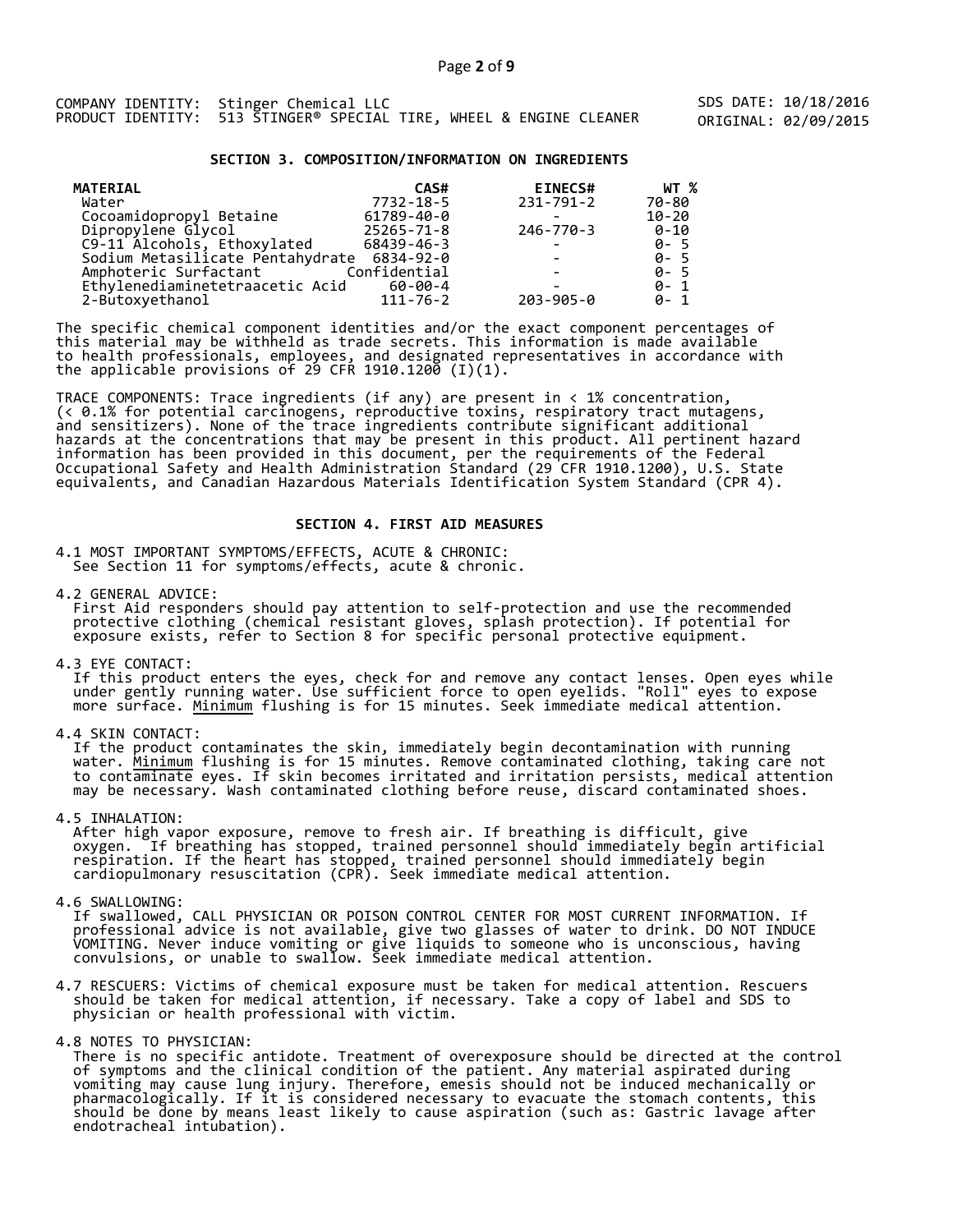#### **SECTION 5. FIRE FIGHTING MEASURES**

5.1 FIRE & EXPLOSION PREVENTIVE MEASURES: NO open flames. Above flash point, use a closed system, ventilation,

- 5.2 SUITABLE (& UNSUITABLE) EXTINGUISHING MEDIA: Use dry powder, alcohol-resistant foam, water spray, carbon dioxide.
- 5.3 SPECIAL PROTECTIVE EQUIPMENT & PRECAUTIONS FOR FIRE FIGHTERS: Water spray may be ineffective on fire but can protect fire-fighters & cool closed containers. Use fog nozzles if water is used. Do not enter confined fire-space without full bunker gear. (Helmet with face shield, bunker coats, gloves & rubber boots).

5.4 SPECIFIC HAZARDS OF CHEMICAL & HAZARDOUS COMBUSTION PRODUCTS: SLIGHTLY COMBUSTIBLE! Isolate from oxidizers, heat, & open flame. Closed containers may explode if exposed to extreme heat. Applying to hot surfaces requires special precautions. Continue all label precautions!

# **SECTION 6. ACCIDENTAL RELEASE MEASURES**

- 6.1 SPILL AND LEAK RESPONSE AND ENVIRONMENTAL PRECAUTIONS: Uncontrolled releases should be responded to by trained personnel using pre-planned procedures. No action shall be taken involving personal risk without suitable training. Keep unnecessary and unprotected personnel from entering spill area. Do not touch or walk through material. Avoid breathing vapor or mist. Provide adequate ventilation. Proper protective equipment should be used. In case of a spill, clear the affected area, protect people, and respond with trained personnel. ELIMINATE all ignition sources (no smoking, flares, sparks, or flames in immediate area).
- 6.2 PERSONAL PRECAUTIONS, PROTECTIVE EQUIPMENT, EMERGENCY PROCEDURES: The proper personal protective equipment for incidental releases (such as: 1 Liter of the product released in a well-ventilated area), use impermeable gloves, they should be Level B: **triple-gloves (rubber gloves and nitrile gloves over latex gloves), chemical resistant suit and boots, hard-hat, and Self-Contained Breathing Apparatus** specific for the material handled, goggles, face shield, and appropriate body protection. In the event of a large release, use impermeable gloves, specific for the material handled, chemically resistant suit and boots, and hard hat, and Self-Contained Breathing Apparatus or respirator.

 Personal protective equipment are required wherever engineering controls are not adequate or conditions for potential exposure exist. Select NIOSH/MSHA approved based on actual or potential airborne concentrations in accordance with latest OSHA and/or ANSI recommendations.

6.3 ENVIRONMENTAL PRECAUTIONS:

 Stop spill at source. Construct temporary dikes of dirt, sand, or any appropriate readily available material to prevent spreading of the material. Close or cap valves and/or block or plug hole in leaking container and transfer to another container. Keep from entering storm sewers and ditches which lead to waterways, and if necessary, call the local fire or police department for immediate emergency assistance.

6.4 METHODS AND MATERIAL FOR CONTAINMENT & CLEAN-UP: Absorb spilled liquid with polypads or other suitable absorbent materials. If necessary, neutralize using suitable buffering material, (acid with soda ash or base with phosphoric acid), and test area with litmus paper to confirm neutralization. Clean up with non-combustible absorbent (such as: sand, soil, and so on). Shovel up and place all spill residue in suitable containers. dispose of at an appropriate waste disposal facility according to current applicable laws and regulations and product characteristics at time of disposal (see Section 13 - Disposal Considerations).

6.5 NOTIFICATION PROCEDURES:

 In the event of a spill or accidental release, notify relevant authorities in accordance with all applicable regulations. US regulations require reporting release of this material to the environment which exceed the applicable reportable quantity or oil spills which could reach any waterway including intermittent dry creeks. The National Response Center can be reached at (800)424-8802.

SDS DATE: 10/18/2016 ORIGINAL: 02/09/2015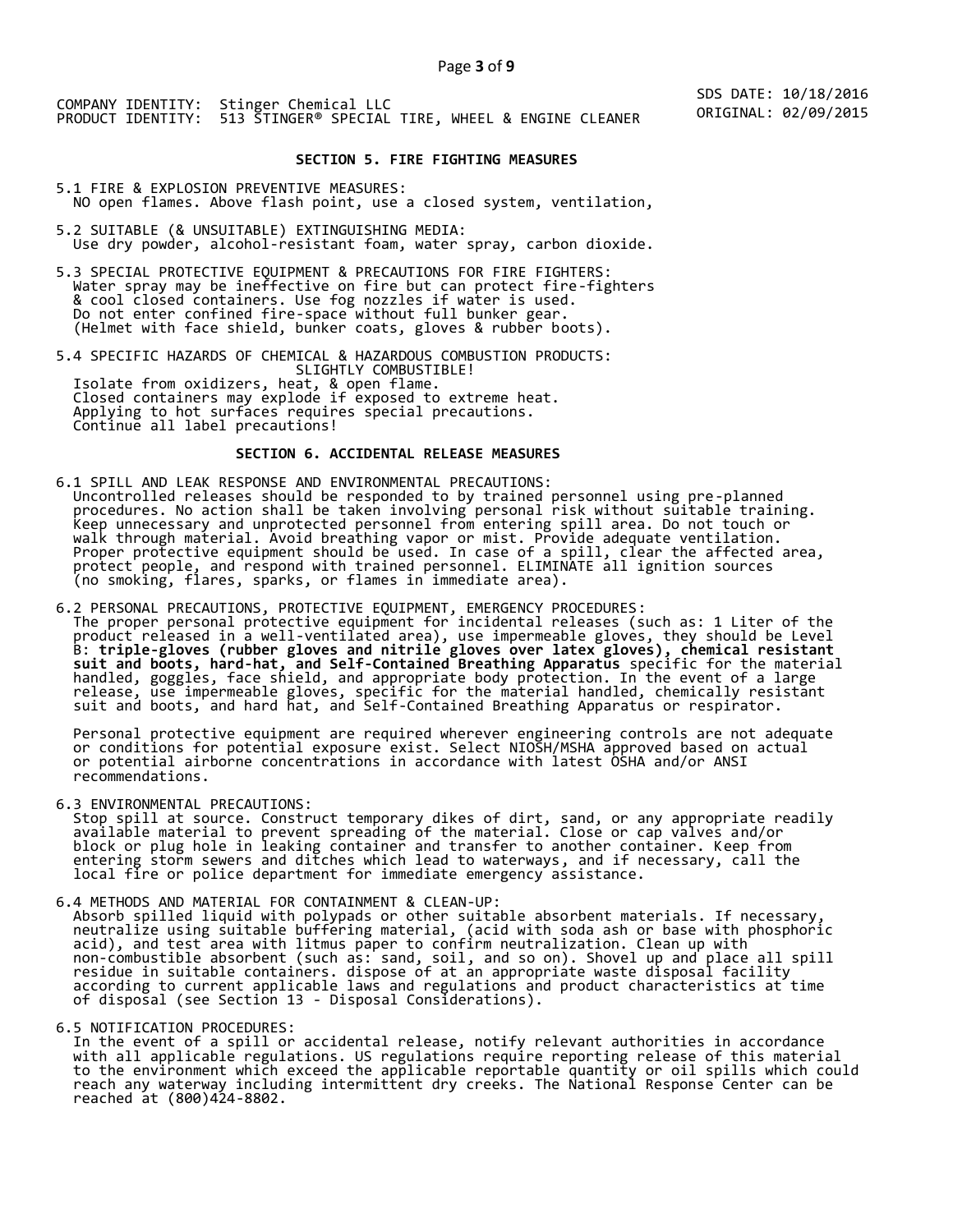SDS DATE: 10/18/2016 ORIGINAL: 02/09/2015

# **SECTION 7. HANDLING AND STORAGE**

7.1 PRECAUTIONS FOR SAFE HANDLING: Isolate from oxidizers, heat, & open flame. Use only with adequate ventilation. Avoid or repeated breathing of vapor or spray mist. Do not get in eyes, on skin or clothing. Consult Safety Equipment Supplier. Wear goggles, face shield, gloves, apron & footwear impervious to material. Wash clothing before reuse. Avoid free fall of liquid. Ground containers when transferring. Do not flame cut, braze, or weld. Continue all label precautions!

7.2 CONDITIONS FOR SAFE STORAGE, INCLUDING ANY INCOMPATIBILITIES: Isolate from strong oxidants. Do not store above 49 C/120 F. Keep container tightly closed & upright when not in use to prevent leakage.

### **SECTION 7. HANDLING AND STORAGE (CONTINUED)**

7.3 NONBULK: CONTAINERS:

 Store containers in a cool, dry location, away from direct sunlight, sources of intense heat, or where freezing is possible. Material should be stored in secondary containers or in a diked area, as appropriate. Store containers away from incompatible chemicals (see Section 10, Stability and Reactivity). Post warning and "NO SMOKING" signs in storage and use areas, as appropriate. Empty containers should be handled with care. Never store food, feed, or drinking water in containers which held this product.

7.4 BULK CONTAINERS:

 All tanks and pipelines which contain this material must be labeled. Perform routine maintenance on tanks or pipelines which contain this product. Report all leaks immediately to the proper personnel.

7.5 TANK CAR SHIPMENTS:

 Tank cars carrying this product should be loaded and unloaded in strict accordance with tank-car manufacturer's recommendation and all established on-site safety procedures. Appropriate personal protective equipment must be used (see Section 8, Engineering Controls and Personal Protective Equipment.). All loading and unloading equipment must be inspected, prior to each use. Loading and unloading operations must be attended, at all times. Tank cars must be level, brakes must be set or wheels must be locked or blocked prior to loading or unloading. Tank car (for loading) or storage tanks (for unloading) must be verified to be correct for receiving this product and be properly prepared, prior to starting the transfer operations. Hoses must be verified to be in the correct positions, before starting transfer operations. A sample (if required) must be taken and verified (if required) prior to starting transfer operations. All lines must be blown-down and purged before disconnecting them from the tank car or vessel.

7.6 PROTECTIVE PRACTICES DURING MAINTENANCE OF CONTAMINATED EQUIPMENT: Follow practices indicated in Section 6 (Accidental Release Measures). Make certain application equipment is locked and tagged-out safely. Always use this product in areas where adequate ventilation is provided. Collect all rinsates and dispose of according to applicable Federal, State, Provincial, or local procedures.

7.7 EMPTY CONTAINER WARNING:

 Empty containers may contain residue and can be dangerous. Do not attempt to refill or clean containers without proper instructions. Empty drums should be completely drained and safely stored until appropriately reconditioned or disposed. Empty containers should be taken for recycling, recovery, or disposal through suitably qualified or licensed contractor and in accordance with governmental regulations. **DO NOT PRESSURIZE, CUT, WELD, BRAZE, SOLDER, DRILL, GRIND, OR EXPOSE SUCH CONTAINERS TO HEAT, FLAME, SPARKS, STATIC ELECTRICITY, OR OTHER SOURCES OF IGNITION. THEY MAY BURST AND CAUSE INJURY OR DEATH.**

# **SECTION 8. EXPOSURE CONTROLS/PERSONAL PROTECTION**

| <b>8.1 EXPOSURE LIMITS:</b>                |            |                                                                                            |                      |             |
|--------------------------------------------|------------|--------------------------------------------------------------------------------------------|----------------------|-------------|
| <b>MATERIAL</b>                            | CAS#       | <b>EINECS#</b>                                                                             | TWA (OSHA)           | TLV (ACGIH) |
| Water                                      | 7732-18-5  |                                                                                            | 231-791-2 None Known | None Known  |
| Cocoamidopropyl Betaine                    | 61789-40-0 | <b>Contract Contract</b>                                                                   | None Known           | None Known  |
| Dipropylene Glycol                         | 25265-71-8 |                                                                                            | 246-770-3 None Known | 25 ppm      |
| C9-11 Alcohols, Ethoxylated                | 68439-46-3 | $\mathcal{L} = \mathcal{L} \times \mathcal{L} = \mathcal{L} \times \mathcal{L}$            | None Known           | None Known  |
| Sodium Metasilicate Pentahydrate 6834-92-0 |            | <b>Contract Contract</b>                                                                   | None Known           | None Known  |
| Amphoteric Surfactant Confidential         |            | $\mathcal{L}(\mathcal{L})$ and $\mathcal{L}(\mathcal{L})$ . The $\mathcal{L}(\mathcal{L})$ | None Known           | None Known  |
| Ethylenediaminetetraacetic Acid 60-00-4    |            | <b>Contract Contract Contract</b>                                                          | None Known           | None Known  |
| 2-Butoxyethanol                            | 111-76-2   | 203-905-0                                                                                  | 50 ppm S             | 20 ppm S    |

This product contains no EPA Hazardous Air Pollutants (HAP) in amounts  $> 0.1\%$ .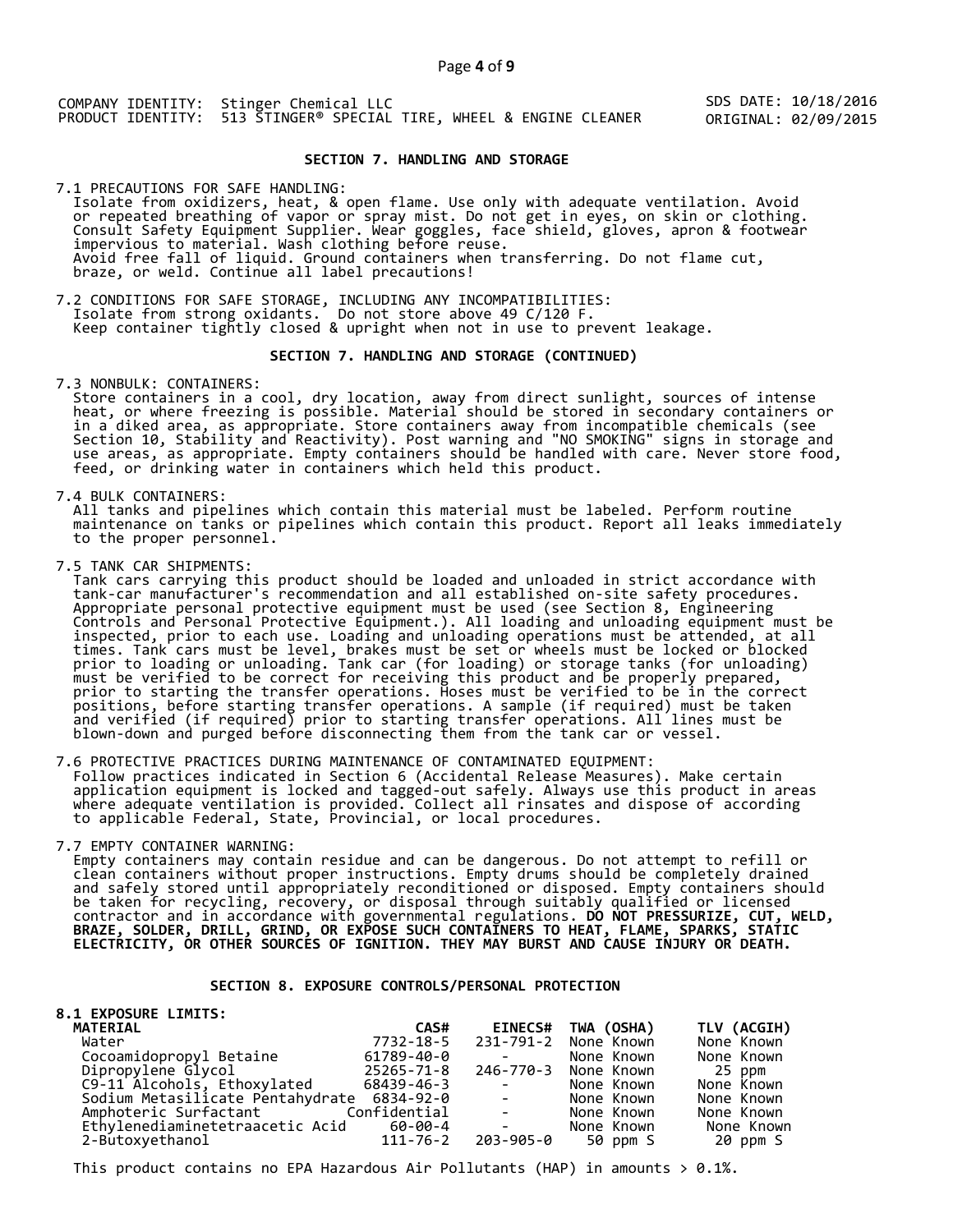## SDS DATE: 10/18/2016 ORIGINAL: 02/09/2015

# **SECTION 8. EXPOSURE CONTROLS/PERSONAL PROTECTION (CONTINUED)**

# **8.2 APPROPRIATE ENGINEERING CONTROLS:**

## RESPIRATORY EXPOSURE CONTROLS

 Airborne concentrations should be kept to lowest levels possible. If vapor, dust or mist is generated and the occupational exposure limit of the product, or any component of the product, is exceeded, use appropriate NIOSH or MSHA approved air purifying or air-supplied respirator authorized in 29 CFR 1910.134, European Standard EN 149, or applicable State regulations, after determining the airborne concentration of the contaminant. Air supplied respirators should always be worn when airborne concentration of the contaminant or oxygen content is unknown. Maintain airborne contaminant concentrations below exposure limits. If adequate ventilation is not available or there is potential for airborne exposure above the exposure limits, a respirator may be worn up to the respirator exposure limitations, check with respirator equipment manufacturer's recommendations/limitations. For particulates, a particulate respirator (NIOSH Type N95 or better filters) may be worn. If oil particles (such as: lubricants, cutting fluids, glycerine, and so on) are present, use a NIOSH Type R or P filter. For a higher level of protection, use positive pressure supplied air respiration protection or Self-Contained Breathing Apparatus or if oxygen levels are below 19.5% or are unknown.

 EMERGENCY OR PLANNED ENTRY INTO UNKNOWN CONCENTRATIONS OR IDLH CONDITIONS Positive pressure, full-face piece Self-Contained Breathing Apparatus; or positive pressure, full-face piece Self-Contained Breathing Apparatus with an auxilliary positive pressure Self-Contained Breathing Apparatus.

VENTILATION<br>LOCAL EXHAUST: LOCAL EXHAUST: Necessary MECHANICAL (GENERAL): Necessary SPECIAL: None OTHER: None Please refer to ACGIH document, "Industrial Ventilation, A Manual of Recommended Practices", most recent edition, for details.

# **8.3 INDIVIDUAL PROTECTION MEASURES, SUCH AS PERSONAL PROTECTIVE EQUIPMENT:**

#### EYE PROTECTION:

 Safety eyewear complying with an approved standard should be used when a risk assessment indicates this is necessary to avoid exposure to liquid splashes, mists or dusts. If contact is possible, chemical splash goggles should be worn, when a higher degree of protection is necessary, use splash goggles or safety glasses. Face-shields are recommended when the operation can generate splashes, sprays or mists.

### HAND PROTECTION:

 Use gloves chemically resistant to this material. Glove must be inspected prior to use. Preferred examples: Butyl rubber, Chlorinated Polyethylene, Polyethylene, Ethyl vinyl alcohol laminate ("EVAL"), Polyvinyl alcohol ("PVA"). Examples of acceptable glove barrier materials include: Natural rubber ("latex"), Neoprene, Nitrile/butadiene rubber ("nitrile") or ("NBR"), Polyvinyl chloride ("PVC") or "vinyl"), Viton. Chemical-resistant, impervious gloves complying with an approved standard should be worn at all times when handling chemical products if a risk assessment indicates this is necessary. Considering the parameters specified by the glove manufacturer, check during use that the gloves are still retaining their protective properties. It should be noted that the time to breakthrough for any glove material may be different for different glove manufacturers. In the case of mixtures, consisting of several substances, the protection time of the gloves cannot be accurately estimated. Use proper glove removal technique (without touching glove's outer surface) to avoid skin contact with this product. Dispose of contaminated gloves after use in accordance with applicable laws and good practices. Wash and dry hands.

### BODY PROTECTION:

 Use body protection appropriate for task. Cover-all, rubber aprons, or chemical protective clothing made from impervious materials are generally acceptable, depending on the task.

### WORK & HYGIENIC PRACTICES:

 Wash hands, forearms and face thoroughly after handling chemical products, before eating, smoking and using toilet facilities and at the end of the working period. Provide readily accessible eye wash stations & safety showers. Remove clothing that becomes contaminated. Destroy contaminated leather articles. Launder or discard contaminated clothing.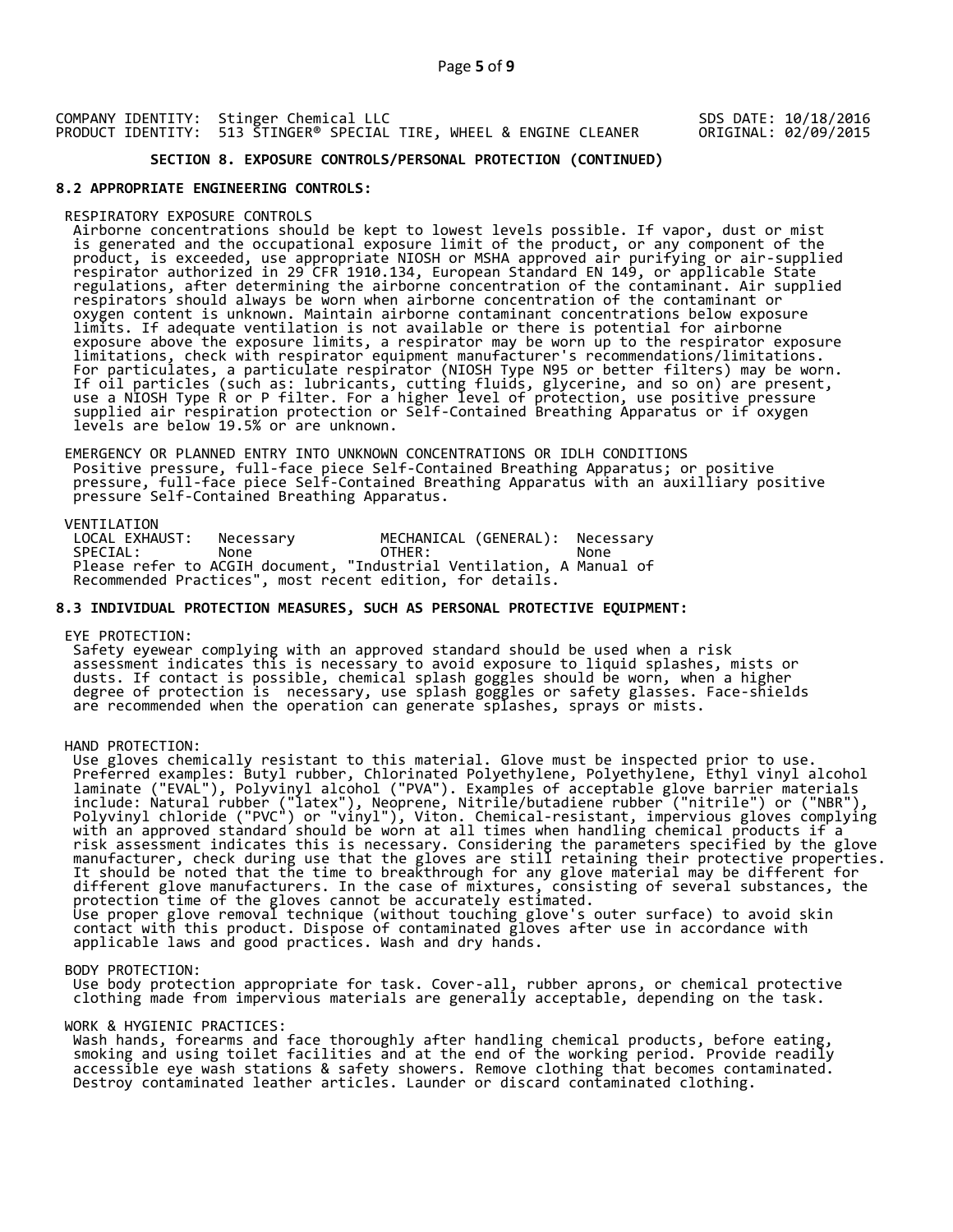| PRODUCT IDENTITY: 513 STINGER® SPECIAL TIRE, WHEEL & ENGINE CLEANER |  | COMPANY IDENTITY: Stinger Chemical LLC | SDS DATE: 10/18/2016 |
|---------------------------------------------------------------------|--|----------------------------------------|----------------------|
|                                                                     |  |                                        | ORIGINAL: 02/09/2015 |

### **SECTION 9. PHYSICAL & CHEMICAL PROPERTIES**

| APPEARANCE:                                                                          | Liquid, Green                                 |
|--------------------------------------------------------------------------------------|-----------------------------------------------|
| ODOR:                                                                                | Butyl                                         |
| ODOR THRESHOLD:                                                                      | Not Available                                 |
| pH (Neutrality):                                                                     | ~13                                           |
| MELTING POINT/FREEZING POINT:                                                        | Not Available / $17^{\circ}$ F/ -8.3 C        |
| BOILING RANGE (IBP,50%,Dry Point):                                                   | 105 105 231* C / 222 222 448* F (*=End Point) |
| FLASH POINT (TÈST METHOD):                                                           |                                               |
| EVAPORATION RATE (n-Butyl Acetate=1):                                                |                                               |
| FLAMMABILITY CLASSIFICATION:                                                         | Class III-B                                   |
|                                                                                      | 1.1 (Lowest Component)                        |
| LOWER FLAMMABLE LIMIT IN AIR (% by vol):<br>UPPER FLAMMABLE LIMIT IN AIR (% by vol): | Not Available                                 |
| VAPOR PRESSURE (mm of Hg)@20 C                                                       | 17.3                                          |
| VAPOR DENSITY (air=1):                                                               | 0.719                                         |
| GRAVITY @ 68/68 F / 20/20 C:                                                         |                                               |
| DENSITY:                                                                             | 1.082                                         |
| SPECIFIC GRAVITY (Water=1):                                                          | 1.08                                          |
| POUNDS/GALLON:                                                                       | 9.05                                          |
| WATER SOLUBILITY:                                                                    | Appreciable                                   |
| PARTITION COEFFICIENT (n-Octane/Water):                                              | Not Available                                 |
| AUTO IGNITION TEMPERATURE:                                                           | 371 C / 700 F                                 |
| DECOMPOSITION TEMPERATURE:                                                           | Not Available                                 |
| TOTAL VOC'S (TVOC)*:                                                                 | 1.0 Vol% / 9.0 g/L / .0 Lbs/Gal               |
| NONEXEMPT VOC'S (CVOC)*:                                                             | 1.0 Vol% / 9.0 g/L / .0 Lbs/Gal               |
| HAZARDOUS AIR POLLUTAŃTS (HAPS):                                                     | 0.0 Wt% /0.0 g/L / 0.000 Lbs/Gal              |
| NONEXEMPT VOC PARTIAL PRESSURE (mm of Hg @ 20 C)                                     | 0.0                                           |
| VISCOSITY @ 20 C (ASTM D445):                                                        | Not Available                                 |
| * Using CARB (California Air Resources Board Rules).                                 |                                               |
|                                                                                      |                                               |

# **SECTION 10. STABILITY & REACTIVITY**

10.1 REACTIVITY & CHEMICAL STABILITY: Stable under normal conditions, no hazardous reactions when kept from incompatibles.

10.2 POSSIBILITY OF HAZARDOUS REACTIONS & CONDITIONS TO AVOID: Isolate from oxidizers, heat, & open flame.

10.3 INCOMPATIBLE MATERIALS: Reacts with strong oxidants, causing fire & explosion hazard.

10.4 HAZARDOUS DECOMPOSITION PRODUCTS: Carbon Monoxide, Carbon Dioxide from burning.

10.5 HAZARDOUS POLYMERIZATION: Will not occur.

# **SECTION 11. TOXICOLOGICAL INFORMATION**

# **11.1 ACUTE HAZARDS**

 11.11 EYE & SKIN CONTACT: Primary irritation to skin, defatting, dermatitis. Absorption thru skin increases exposure. Primary irritation to eyes, redness, tearing, blurred vision. Liquid can cause eye irritation. Wash thoroughly after handling.

 11.12 INHALATION: Anesthetic. Irritates respiratory tract. Acute overexposure can cause serious nervous system depression. Vapor harmful. Breathing vapor can cause irritation.

 11.13 SWALLOWING: Swallowing can cause abdominal irritation, nausea, vomiting & diarrhea.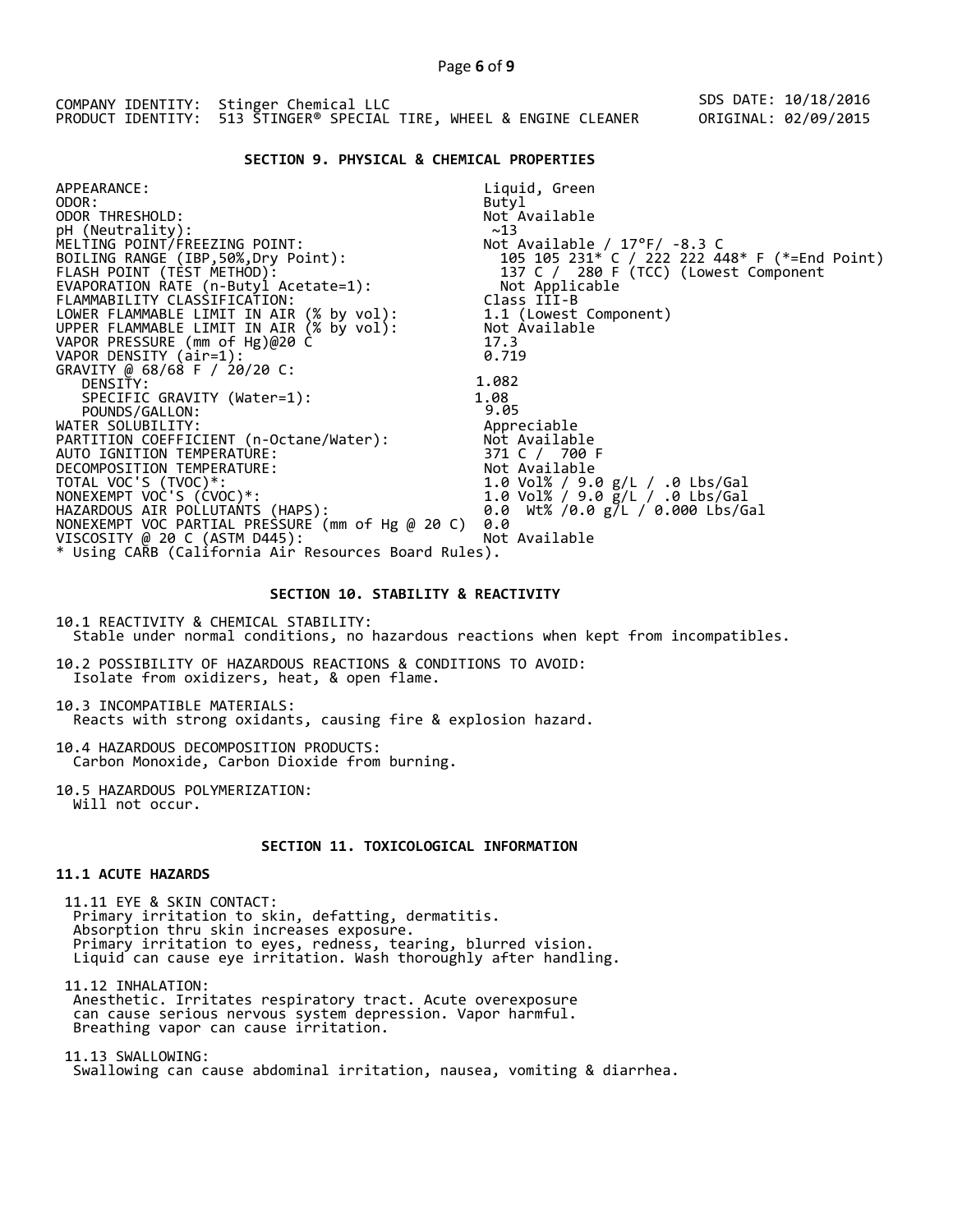SDS DATE: 10/18/2016 ORIGINAL: 02/09/2015

# **SECTION 11. TOXICOLOGICAL INFORMATION (CONTINUED)**

#### **11.2 SUBCHRONIC HAZARDS/CONDITIONS AGGRAVATED**

 MEDICAL CONDITIONS AGGRAVATED BY EXPOSURE: Pre-existing disorders of any target organs mentioned in this Document can be aggravated by over-exposure by routes of entry to components of this product. Persons with these disorders should avoid use of this product.

#### **11.3 CHRONIC HAZARDS**

 11.31 CANCER, REPRODUCTIVE & OTHER CHRONIC HAZARDS: This product has no carcinogens listed by IARC, NTP, NIOSH, OSHA or ACGIH, as of this date, greater or equal to 0.1%.

11.32 TARGET ORGANS: May cause damage to target organs, based on animal data.

11.33 IRRITANCY: Irritating to contaminated tissue.

11.34 SENSITIZATION: No component is known as a sensitizer.

11.35 MUTAGENICITY: No known reports of mutagenic effects in humans.

11.36 EMBRYOTOXICITY: No known reports of embryotoxic effects in humans.

11.37 TERATOGENICITY: No known reports of teratogenic effects in humans.

11.38 REPRODUCTIVE TOXICITY: No known reports of reproductive effects in humans.

 A MUTAGEN is a chemical which causes permanent changes to genetic material (DNA) such that the changes will propagate across generational lines. An EMBRYOTOXIN is a chemical which causes damage to a developing embryo (such as: within the first 8 weeks of pregnancy in humans), but the damage does not propagate across generational lines. A TERATOGEN is a chemical which causes damage to a developing fetus, but the damage does not propagate across generational lines. A REPRODUCTIVE TOXIN is any substance which interferes in any way with the reproductive process.

# **11.4 MAMMALIAN TOXICITY INFORMATION**

| <b>MATERIAL</b>    | CAS#       | <b>EINECS#</b> | LOWEST KNOWN LETHAL DOSE DATA |
|--------------------|------------|----------------|-------------------------------|
|                    |            |                | LOWEST KNOWN LD50 (ORAL)      |
| Dipropylene Glycol | 25265-71-8 | $\sim$         | 14800.0 mg/kg(Rats)           |

# **SECTION 12. ECOLOGICAL INFORMATION**

## **12.1 ALL WORK PRACTICES MUST BE AIMED AT ELIMINATING ENVIRONMENTAL CONTAMINATION.**

12.2 EFFECT OF MATERIAL ON PLANTS AND ANIMALS: This product may be harmful or fatal to plant and animal life if released into the environment. Refer to Section 11 (Toxicological Information) for further data on the effects of this product's components on test animals.

12.3 EFFECT OF MATERIAL ON AQUATIC LIFE: The most sensitive known aquatic group to any component of this product is: Tidewater Silversides 1250 ppm or mg/L (96 hour exposure). Keep out of sewers and natural water supplies.

12.4 MOBILITY IN SOIL Mobility of this material has not been determined.

12.5 DEGRADABILITY This product is partially biodegradable.

12.6 ACCUMULATION Bioaccumulation of this product has not been determined.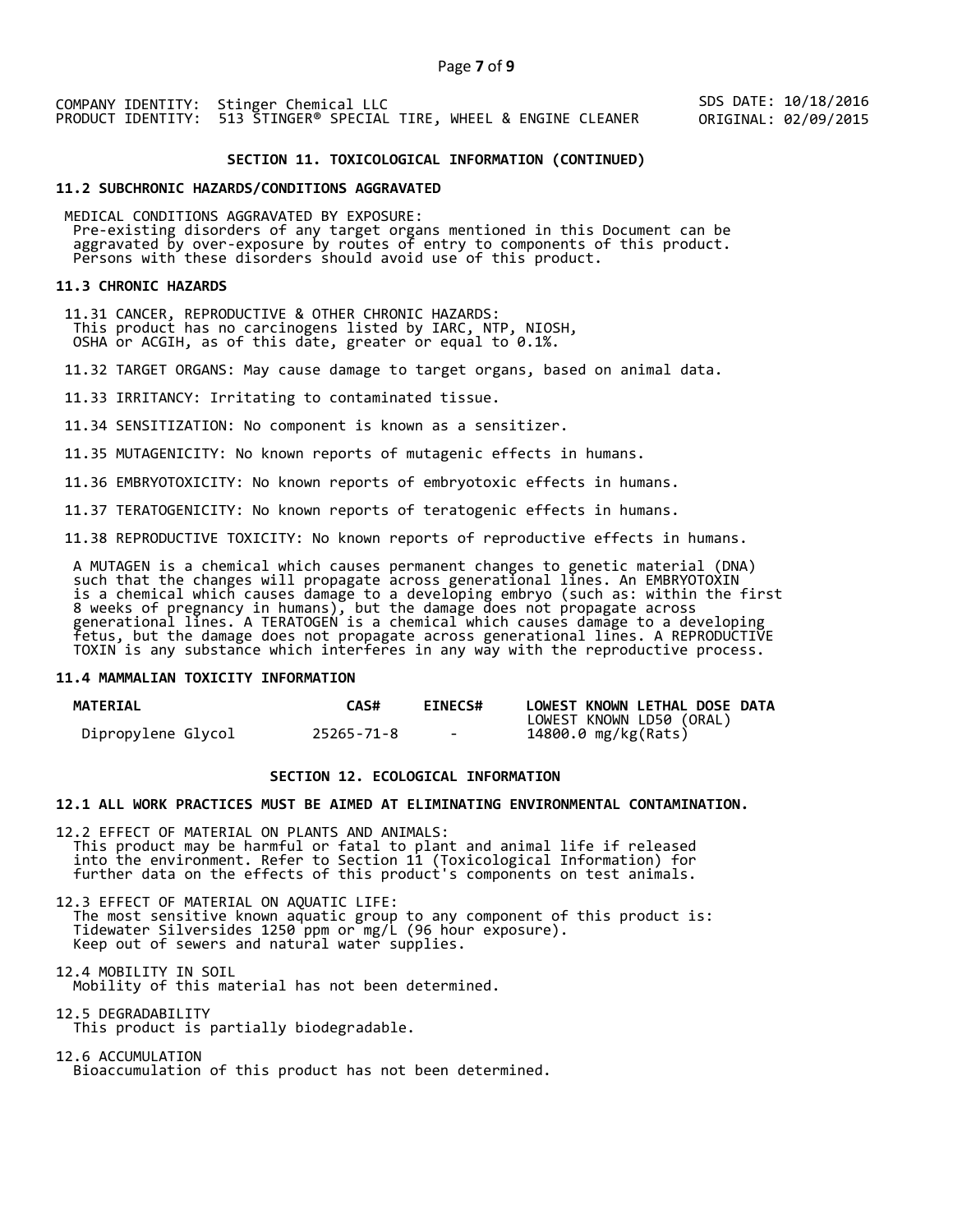SDS DATE: 10/18/2016 ORIGINAL: 02/09/2015

## **SECTION 13. DISPOSAL CONSIDERATIONS**

The generation of waste should be avoided or minimized wherever possible. Dispose of surplus and non-recyclable products via a licensed waste disposal contractor. Waste should not be disposed of untreated to the sewer unless fully compliant with the requirements of all authorities with jurisdiction. Waste packaging should be recycled. Incineration or landfill should only be considered when recycling is not feasible. This material and its container must be disposed of in a safe way. Care should be taken when handling emptied containers that have not been cleaned or rinsed out. Empty containers and liners may retain some product residues. Vapor from some product residues may create a highly flammable or explosive atmosphere inside the container. **DO NOT PRESSURIZE, CUT, WELD, BRAZE, SOLDER, DRILL, GRIND, OR EXPOSE USED CONTAINERS TO HEAT, FLAME, SPARKS, STATIC ELECTRICITY, OR OTHER SOURCES OF IGNITION. THEY MAY BURST AND CAUSE INJURY OR DEATH.** Avoid dispersal of spilled material and runoff and contact with soil, waterways, drains and sewers. Processing, use or contamination may change the waste disposal requirements. Do not dispose of on land, in surface waters, or in storm drains. Waste should be recycled or disposed of in accordance with regulations. Large amounts should be collected for reuse or consigned to licensed hazardous waste haulers for disposal. **ALL DISPOSAL MUST BE IN ACCORDANCE WITH ALL FEDERAL, STATE, PROVINCIAL, AND LOCAL REGULATIONS. IF IN DOUBT, CONTACT PROPER AGENCIES.** 

# **SECTION 14. TRANSPORT INFORMATION**

MARINE POLLUTANT: No

DOT/TDG SHIP NAME: Not DOT Regulated for Transport on trucks in containers of < 119 Gallons DRUM LABEL:

IATA / ICAO: UN1719, Caustic Alkali Liquids, N.O.S.(Sodium Hydroxide), 8, PG-III IMO / IMDG: NOT REGULATED

EMERGENCY RESPONSE GUIDEBOOK NUMBER: None

# **SECTION 15. REGULATORY INFORMATION**

**15.1 EPA REGULATION: SARA SECTION 311/312 HAZARDS: Acute Health** 

All components of this product are on the TSCA list. SARA Title III Section 313 Supplier Notification This product contains the indicated <\*> toxic chemicals subject to the reporting requirements of Section 313 of the Emergency Planning & Community Right-To-Know Act of 1986 & of 40 CFR 372. This information must be included in all MSDSs that are copied and distributed for this material.

| SARA TITLE III INGREDIENTS        | CAS#      | <b>EINECS#</b>                        | <b>WT% (REG.SECTION)</b> | RO(LBS) |
|-----------------------------------|-----------|---------------------------------------|--------------------------|---------|
| *Sodium Metasilicate Pentahydrate | 6834-92-0 | <b>Contract Contract</b>              | 0- 5 (302,313,RCRA)      | None    |
| *Ethylenediaminetetraacetic Acid  | 60-00-4   | and the state of the state of the     | 0-1 (311,312,313)        | None    |
| *2-Butoxyethanol                  |           | $111 - 76 - 2203 - 905 - 0$ 0-1 (313) |                          | None    |

### **SECTION 15. REGULATORY INFORMATION (CONTINUED)**

# **15.2 STATE REGULATIONS:**

 CALIFORNIA SAFE DRINKING WATER & TOXIC ENFORCEMENT ACT (PROPOSITION 65): This product contains no chemicals known to the State of California to cause cancer or reproductive toxicity.

#### **15.3 INTERNATIONAL REGULATIONS**

 The identified components of this product are listed on the chemical inventories of the following countries: Australia (AICS), Canada (DSL or NDSL), China (IECSC), Europe (EINECS, ELINCS), Japan (METI/CSCL, MHLW/ISHL), South Korea (KECI), New Zealand (NZIoC), Philippines (PICCS), Switzerland (SWISS), Taiwan (NECSI), USA (TSCA).

# **15.4 CANADA: WORKPLACE HAZARDOUS MATERIALS INFORMATION SYSTEM (WHMIS)**  D2B: Irritating to skin / eyes.

 This product was classified using the hazard criteria of the Controlled Products Regulations (CPR). This Document contains all information required by the CPR.